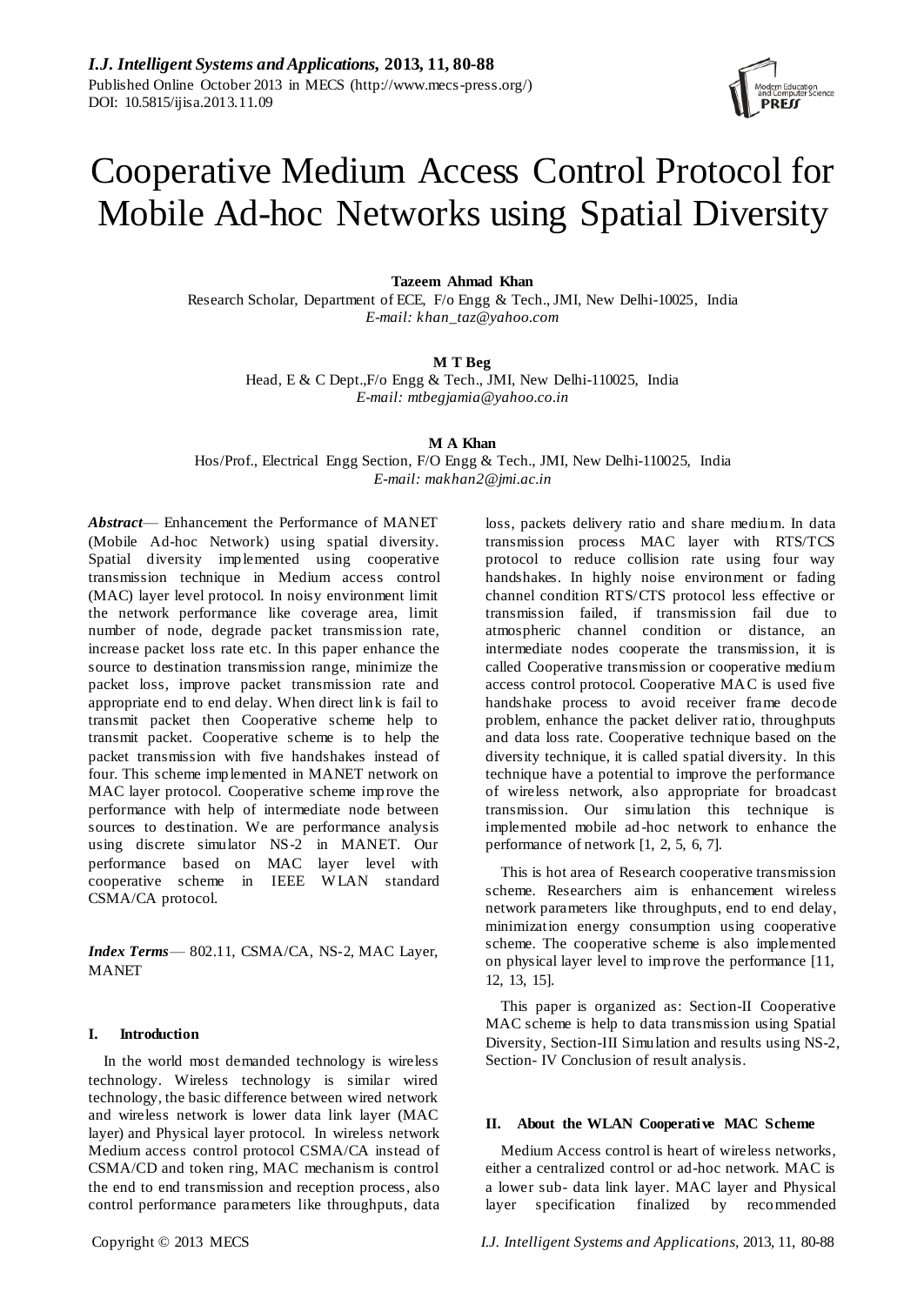committee time to time as amendment or final report IEEE wireless standers [1, 212, 13, 15]. MAC layer base on Contention free and Contention oriented access. Contention free is a distributed channel access mechanis m based on Carrier Sense Multiple Access with Collision Avoidance (CSMA/CA). CSMA/CA channel contention mechanism can also used with Request to send / Clear to Send (RTS/CTS) mechanism. The hidden node problem solved using RTS/CTS operation. DCF used different frame space DIFS, IFS, SIFS for transmission a frame. Time space depends on the channel condition (idle or busy). If the channel is busy, it enters a backoff procedure among contention window [1, 4,5,11, 12, 22].

Function of MAC layer mainly reliable transmission, access mechanism control, and also security [7,8, 9]. Procedure of data transmission and reception, data addressing, data fragmentation, packets formatting is depends on MAC sub-layer. Data link layer are divided upper sub layer logical link control and lower sub medium access control layer. Logical link layer is common line and wireless network. MAC layer receive data packet from logical link layer, send to physical layer [11, 12, 13,].

The cooperative scheme is based on a conventional MAC layer mechanism protocol. In centralized control wireless network is used cooperative scheme as known Coop MAC protocol. In our study is implemented this scheme to standard (IEEE 802.11) mobile wireless network to enhance the performance. In cooperative scheme procedure node transmit a packet, firstly identify cooperation scheme table to know about the rate of transmission, minimum time for one hop or two hop transmission via helper (intermediate node) and at instant select the appropriate helper. Instant selected helper received the packet from trans mitting node at rate  $R_1$ and send to the destination node at rate  $R_2$ . Destination node is sending acknowledge to receiver node after successful reception. Cooperative scheme is extended form five-way handshake mechanis m instead of four- way handshake using RTS-CTS to exchange data. When source node transmit need help to helper for transmission, it similar procedure as traditional RTS-CTS. The helper and destination node are send the message to transmitter node to use cooperative scheme. The helper node is idle, then helper inform a helperready to send, when it receive RTS [5, 6, 7].

Cooperative scheme is also enhance control schedule, all the helpers to contain required information in the cooperative scheme table. Appropriate MAC address is indexed in the table, one of them selected as a helper. The  $3<sup>rd</sup>$  and  $4<sup>th</sup>$  field in the table source and Destination table is store the information related helper. The cooperative scheme implemented to Mobile Ad-hoc Network is not similar as conventional wireless network. It is used cooperative diversity. MAC layer operation response time is better as compare to conventional MAC layer and information easily access from physical layer [5, 20, 23].

When a node has M bytes data send to another node, first check the table and find all helper to transmission time and select minimum time trans mission helper. Total transmission time is source-to-helper and helperto-destination. If source-to-helper at rate  $Ra_1$  and helperto-destination  $Ra<sub>2</sub>$  then total transmission time is

Total transmission time = 
$$
\frac{8*W}{Ra_1} + \frac{8*W}{Ra_2}
$$
 (1)

If source-to-destination at rate Ra, transmission time 8\*W/Ra, then we want to transmission time less than 8\*W/Ra.

$$
\frac{8*W}{Ra1} + \frac{8*W}{Ra2} < \frac{8*W}{Ra} \tag{2}
$$



Fig. 1: Cooperative scheme of control packet Exchange technique



Fig. 2: Cooperative scheme of data and exchange technique ACK packet

Cooperative scheme procedure is show in the Figure 1 and Figure 2 In the figure1.shows control packet exchange procedure, when source node send a control packet RTS and helper received RTS, then helper reply

Copyright © 2013 MECS *I.J. Intelligent Systems and Applications,* 2013, 11, 80-88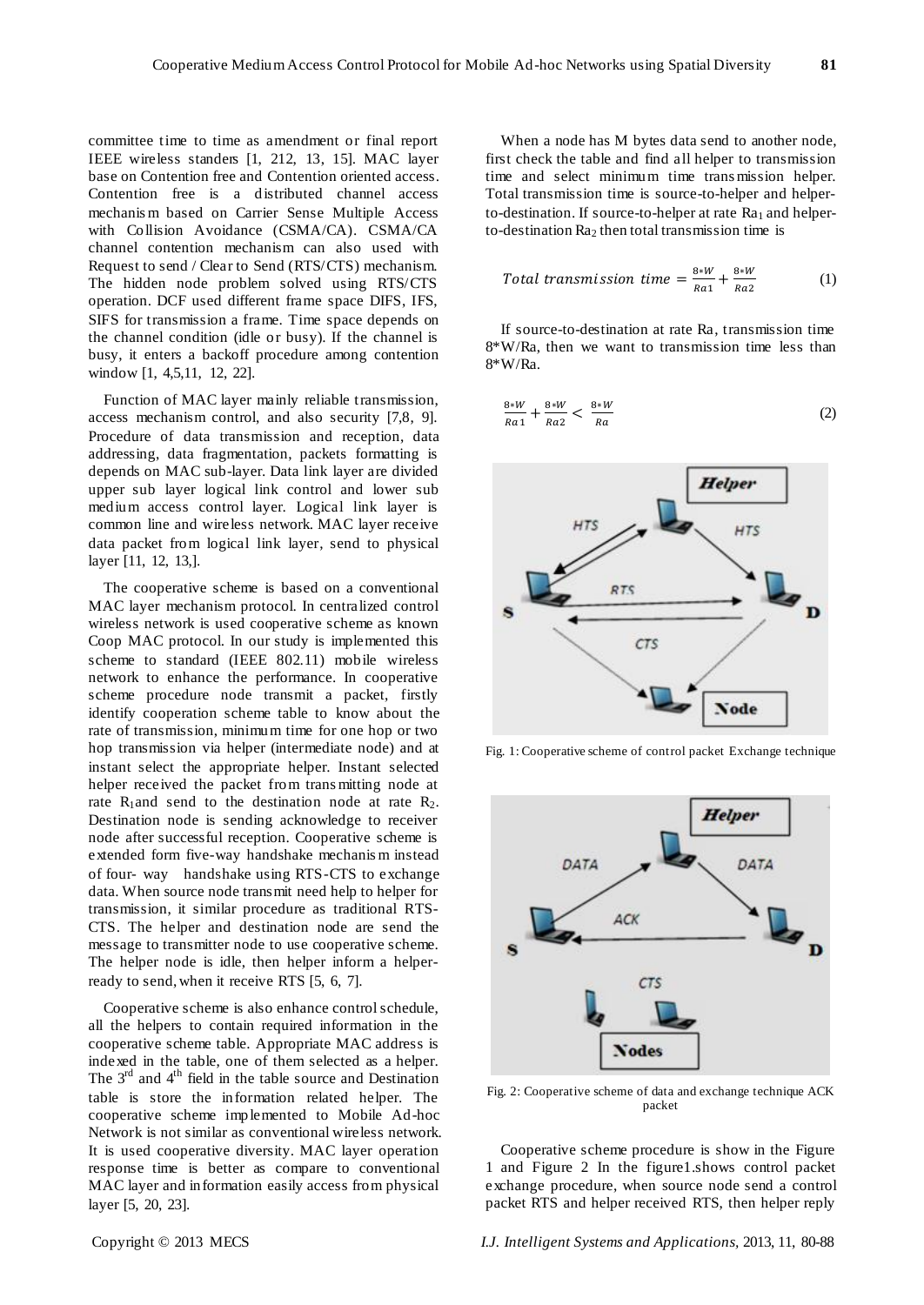helper-ready-to-send to source and destination. In Figure 2 show data and acknowledge packet exchange procedure, when source node send a data packet via helper to destination, then destination acknowledge directly to source node after successful received packet [5, 6,7,13, 20, 21].

#### **III. Simulation and Performance Evaluation**

The cooperative scheme implemented and in mobile ad-hoc network by mean of NS-2 simulator. A network model for MANET show in Figure 3 it consist of 7 nodes, all nodes are mobile except source node. The movement of node for 40 sec is defining as follow:

*\$ns at 0.0 "\$node\_(0) setdest 100.0 100.0 500.0" \$ns at 0.0 "\$node\_(1) setdest 150.0 250.0 500.0" \$ns at 0.0 "\$node\_(2) setdest 300.0 300.0 500.0" \$ns at 0.0 "\$node\_(3) setdest 500.0 300.0 500.0" \$ns at 0.0 "\$node\_(4) setdest 400.0 300.0 500.0" \$ns at 0.0 "\$node\_(5) setdest 100.0 400.0 500.0" \$ns at 0.0 "\$node\_(6) setdest 600.0 150.0 500.0" \$ns at 1.0 "\$node\_(1) setdest 050.0 250.0 500.0" \$ns at 1.0 "\$node\_(2) setdest 200.0 250.0 500.0" \$ns at 6.0 "\$node\_(2) setdest 300.0 300.0 500.0" \$ns at 3.0 "\$node\_(4) setdest 500.0 250.0 500.0" \$ns at 1.0 "\$node\_(5) setdest 200.0 400.0 500.0" \$ns at 3.0 "\$node\_(5) setdest 400.0 300.0 500.0" \$ns at 5.0 "\$node\_(5) setdest 350.0 150.0 500.0" \$ns at 6.0 "\$node\_(5) setdest 250.0 150.0 500.0" \$ns at 7.0 "\$node\_(5) setdest 250.0 100.0 500.0" \$ns at 8.0 "\$node\_(5) setdest 100.0 400.0 500.0" \$ns at 4.0 "\$node\_(6) setdest 500.0 100.0 500.0" ………………..continue to 40 sec.* 



Fig. 3: Network model of Mobile Ad-hoc Network



(a) Node 0 to 5 with helper Node 1



(b) Node 0 to 5 with helper Node 2



Fig. 4: The cooperation is initiated when the potential cooperative link can satisfy the target data rate which the direct link cannot satisfy. Therefore, it will be automatically connect appropriate helper

Copyright © 2013 MECS *I.J. Intelligent Systems and Applications,* 2013, 11, 80-88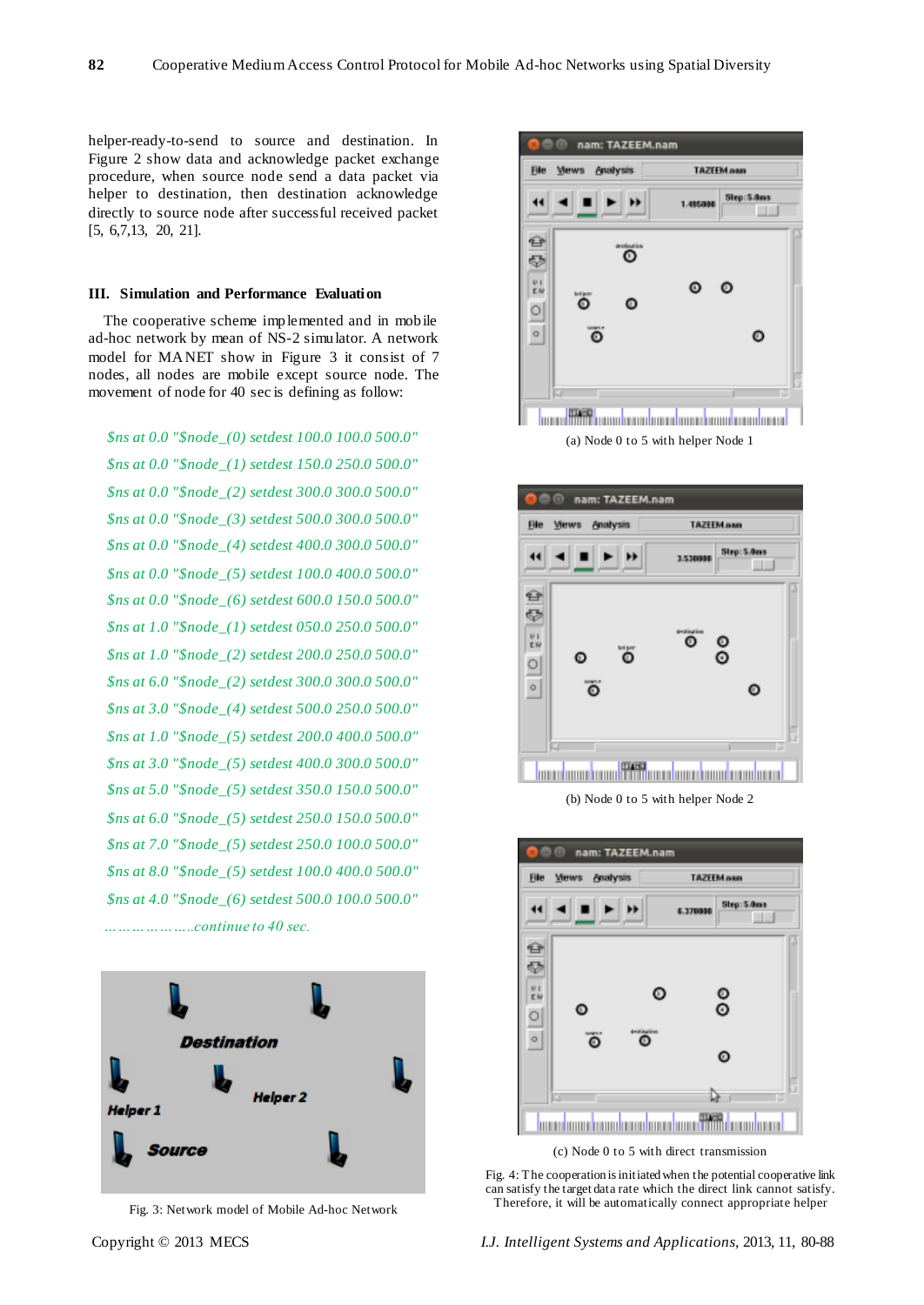Open source and commercial simulator are available for different network & protocol. NS-2 is a open source and wireless IEEE 802 standard supported [21]. Recently NS-2 added Extension of MAC and PHYICAL layer module, which have major modification and higher level accuracy [4]. New module has been added to enhance the performance and accuracy. In NS-2 also specified receiver threshold and carrier threshold as per carrier sense ranges & bit error frames. In this simulator have different class Error-Model, error precise in term of bits or frames. About the error bits or frames will know receiver agents and its handle. It is also randomly generate specific error using TCL script.

## *\$err set rate\_ 0.05, .10 and 0.15*

Our experiment conduct is based on a standard 802.11g mobile ad-hoc network and set the simulation parameters. MAC layer are set payload 2500 and 2000 bytes, RTS 37bytes, CTS 31 bytes. Physical layer are set basic rate 6Mbps, data rate 802.11g standard, acknowledgement 31 bytes. We are use recently added module MAC layer and Physical layer in NS-2 simulator, which is supported cooperative scheme to enhance the performance of mobile Ad-hoc network using five handshake. Our experiment some modification in the files as signal-to interference –noise ratio, monitoring in respect to power. Format parameters in MAC and physical protocol listed in table 1.

| No of nodes                 | 07               |
|-----------------------------|------------------|
| Slot time                   | 9us              |
| CCA time                    | 3 <sub>us</sub>  |
| <b>SIFS</b>                 | 16us             |
| <b>DIFS</b>                 | 28us             |
| Preamble Length             | 96 bit           |
| PLCP Header Length          | $40$ bit         |
| PLCP Data Rate              | 6 Mbps           |
| Max Propagation Delay       | 5 <sub>us</sub>  |
| <b>Short Retry Limit</b>    | 7                |
| Long Retry Limit            | 4                |
| <b>Header Duration</b>      | 40 <sub>us</sub> |
| Symbol Duration             | 8us              |
| <b>RTSThreshold</b>         | 2346             |
| CW Min                      | 15               |
| <b>CW</b> Max               | 1023             |
| $Rx$ T x T urn around T ime | 2 <sub>us</sub>  |
| Data Rate                   | 54 Mbps          |

Table 1: Simulation Parameters

We simulate the purposed scheme as per given parameters, Figiure4 shows NS-NAM Screen shot cooperative scheme.



(a) Node 0 to 5 with helper Node 1



(b) Node 0 to 5 with helper Node 2

Copyright © 2013 MECS *I.J. Intelligent Systems and Applications,* 2013, 11, 80-88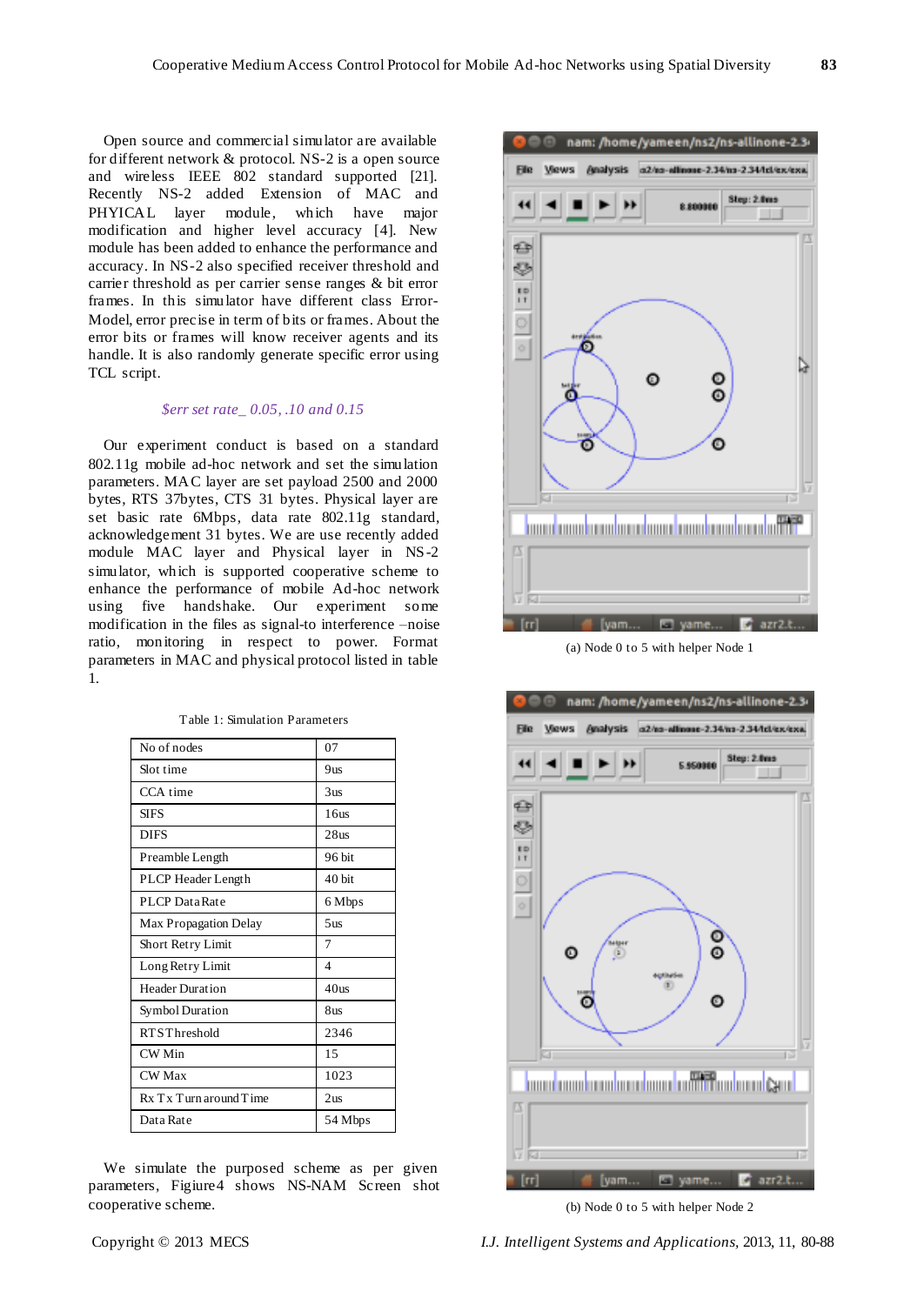

(c) Node 0 to 5 with direct transmission

Fig. 4: NS-NAM Simulated Network Topology (a) Node 0 to 5 with helper Node 1 (b) Node 0 to 5 with helper Node 2 (c) Node 0 to 5 with direct transmission

Table 2: End-To-End Delay for Different Error Rate

| <b>Simulation</b><br>Time | E-T-E<br>$delay = 5%$<br>error rate | E-T-E<br>$delav=10%$<br>error rate | E-T-E<br>$delav=15%$<br>error rate |
|---------------------------|-------------------------------------|------------------------------------|------------------------------------|
| 0s                        | $\Omega$                            | 0                                  | 0                                  |
| 2s                        | 0.0050803                           | 0.005040555                        | 0.00505366                         |
| 4s                        | 0.0050648                           | 0.005051855                        | 0.00531692                         |
| 6s                        | 0.0049973                           | 0.004998888                        | 0.00185388                         |
| 8s                        | 0.0050645                           | 0.005061663                        | 0.00479468                         |
| 10s                       | 0.0049989                           | 0.005014699                        | 0.00500013                         |
| 12s                       | 0.0052526                           | 0.00525175                         | 0.00527779                         |
| 14s                       | 0.0050785                           | 0.005068383                        | 0.00503774                         |
| 16s                       | 0.0049996                           | 0.004997165                        | 0.00504957                         |
| 18s                       | 0.0050587                           | 0.005046725                        | 0.00502494                         |
| 20s                       | 0.0050261                           | 0.005039693                        | 0.00505276                         |
| 22s                       | 0.0052501                           | 0.005251201                        | 0.00530739                         |
| 24s                       | 0.0050508                           | 0.005049315                        | 0.00504703                         |
| 26s                       | 0.0050028                           | 0.005001313                        | 0.00500554                         |
| 28s                       | 0.0050349                           | 0.005036436                        | 0.00503213                         |
| 30s                       | 0.0050262                           | 0.005039517                        | 0.00503757                         |
| 32s                       | 0.00524                             | 0.00523915                         | 0.00523743                         |
| 34s                       | 0.0050662                           | 0.005052313                        | 0.00510202                         |
| 36s                       | 0.0049975                           | 0.004999981                        | 0.00500152                         |
| 38s                       | 0.0050462                           | 0.00504563                         | 0.00503489                         |
| 40s                       | 0.0050392                           | 0.005041054                        | 0.00502807                         |

#### **3.1 End-to-End Delay**

We conduct cooperative scheme experiment to analysis end to end delay for different error rate &

different packet size in mobile ad-hoc networks. The effect of error model and packet size shown in Table II, Table III or in Figure 5 and Figure 6 for employed 5% error data bits, 10% error data bits & 15% error data bit and Packet size 2500 & 2000 bytes respectively in terms of end to end delay.



Fig. 5: Performance of mobile ad-hoc network using cooperative scheme in the form of end to end delay for different error rate

Table 3: End-To-End Delay for Different Packet Size

| <b>Simulation</b><br>Time | E-T-E<br>delay=Packet<br>size-2500 Bytes | E-T-E<br>delay=Packet<br>size-2000 Bytes |
|---------------------------|------------------------------------------|------------------------------------------|
| 0s                        | $\Omega$                                 | $\Omega$                                 |
| 2s                        | 0.0050803                                | 0.005054403                              |
| 4s                        | 0.0050648                                | 0.005037466                              |
| 6s                        | 0.0049973                                | 0.005001093                              |
| 8s                        | 0.0050645                                | 0.005035724                              |
| 10s                       | 0.0049989                                | 0.005053049                              |
| 12s                       | 0.0052526                                | 0.005251718                              |
| 14s                       | 0.0050785                                | 0.005037416                              |
| 16s                       | 0.0049996                                | 0.00499991                               |
| 18s                       | 0.0050587                                | 0.005049728                              |
| 20s                       | 0.0050261                                | 0.005052642                              |
| 22s                       | 0.0052501                                | 0.005249865                              |
| 24s                       | 0.0050508                                | 0.00503926                               |
| 26s                       | 0.0050028                                | 0.005002726                              |
| 28s                       | 0.0050349                                | 0.005032421                              |
| 30s                       | 0.0050262                                | 0.005027577                              |
| 32s                       | 0.00524                                  | 0.00523768                               |
| 34s                       | 0.0050662                                | 0.005037602                              |
| 36s                       | 0.0049975                                | 0.005000022                              |
| 38s                       | 0.0050462                                | 0.0050366                                |
| 40s                       | 0.0050392                                | 0.005026532                              |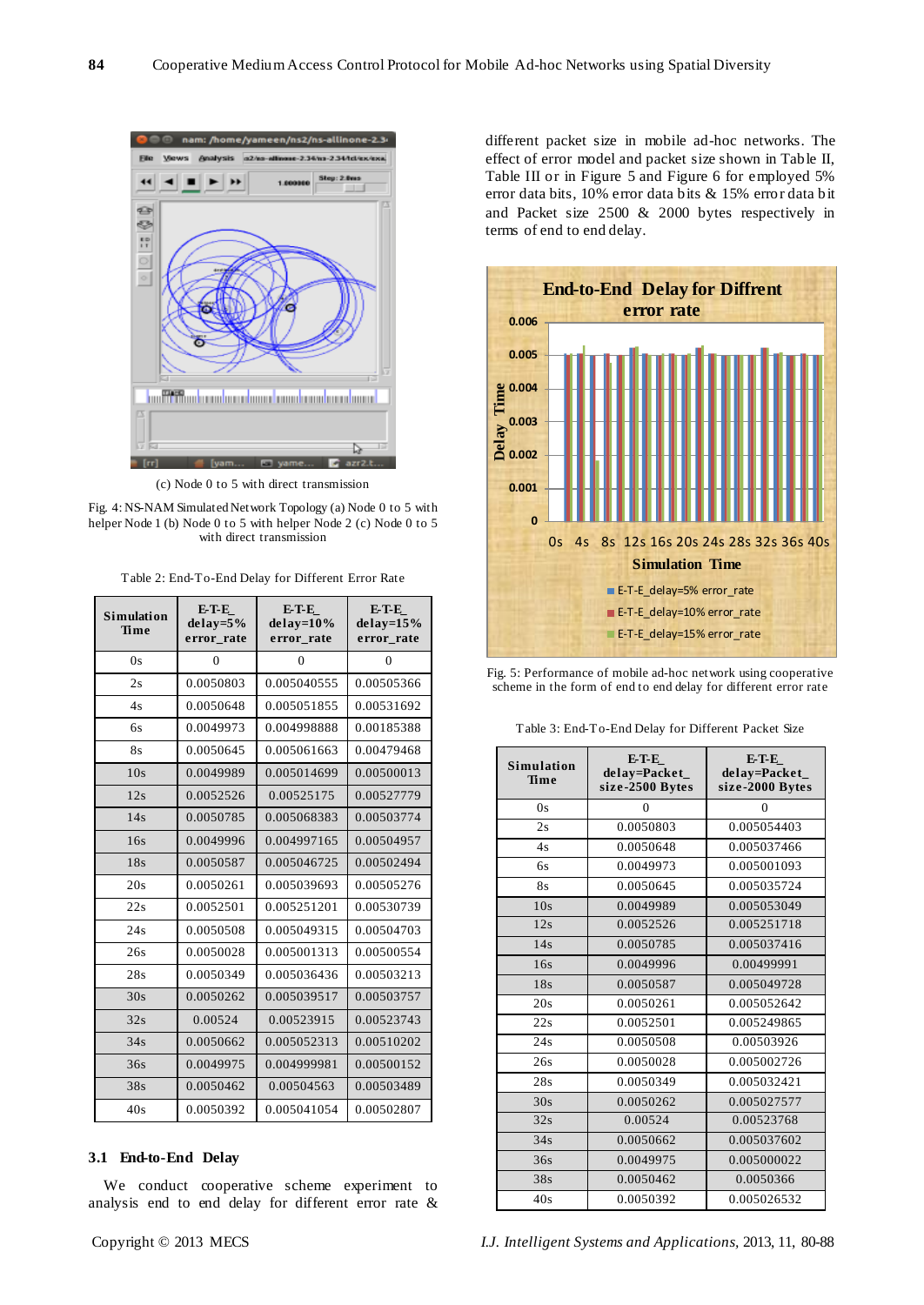

Fig. 6: Performance of mobile ad-hoc network using cooperative scheme in the form of end to end delay for different Packet Size

| Table 4: Packet Loss Ratio for Different Error Rate |  |  |
|-----------------------------------------------------|--|--|
|                                                     |  |  |

| <b>Simulation</b><br>Time | loss_ratio1<br>$=5\%$<br>error rate | loss ratio2<br>$=10%$<br>error rate | loss ratio3<br>$=15%$<br>error rate |
|---------------------------|-------------------------------------|-------------------------------------|-------------------------------------|
| 0s                        | 0                                   | 0                                   | 0                                   |
| 2s                        | 0                                   | 0                                   | 0                                   |
| 4s                        | 0.0320197                           | 0.017369727                         | 0.1425486                           |
| 6s                        | 0.0174564                           | 0.231067961                         | 0.61149653                          |
| 8s                        | 0                                   | 0                                   | 0.19656357                          |
| 10s                       | 0.0031486                           | 0.003140704                         | 0.00764818                          |
| 12s                       | $\theta$                            | 0.000508388                         | 0.22231172                          |
| 14s                       | $\theta$                            | $\Omega$                            | 0.00257069                          |
| 16s                       | 0.0032538                           | 0.00288913                          | 0.16178304                          |
| 18s                       | $\theta$                            | $\theta$                            | 0.03331218                          |
| 20s                       | 0.0014057                           | 0.00112328                          | 0.28715107                          |
| 22s                       | 0.0027912                           | 0.005309735                         | 0.00233402                          |
| 24s                       | 0                                   | 0                                   | 0                                   |
| 26s                       | 0.0027432                           | 0.001477729                         | 0.02372379                          |
| 28s                       | 0                                   | 0                                   | 0.12421053                          |
| 30s                       | 0.0005429                           | 0.000542495                         | 0.01264895                          |
| 32s                       | 0.0003388                           | 0.001015057                         | 0.01672355                          |
| 34s                       | 0                                   | 0                                   | 0.04894241                          |
| 36s                       | 0.000746                            | 0.00059657                          | 0.01492762                          |
| 38s                       | 0                                   | $\theta$                            | 0.0061755                           |
| 40s                       | 0.0005335                           | 0.000533262                         | 0.00054645                          |

## **3.2 Packet Loss Ratio**

We conduct cooperative scheme experiment to analysis packet loss ratio for different error rate & different packet size in mobile ad-hoc networks.

The effect of error model and packet size shown in Table IV, Table V or in Figure 7 and Figure 8 for employed 5% error data bits, 10% error data bits & 15% error data bit and Packet size 2500 & 2000 bytes respectively in terms of packet loss ratio.



Fig. 7: Performance of mobile ad-hoc network using cooperative scheme in the form of packet loss ratio for different error rate

| Table 5: Packet Loss Ratio for Different Packet Size |  |  |  |
|------------------------------------------------------|--|--|--|
|------------------------------------------------------|--|--|--|

| <b>Simulation</b><br>Time | loss ratio=<br>Packet size-<br>2500 Bytes | loss ratio=<br>Packet size-<br>2000 Bytes |
|---------------------------|-------------------------------------------|-------------------------------------------|
| 0s                        | 0                                         | 0                                         |
| 2s                        | 0                                         | 0                                         |
| 4s                        | 0.0320197                                 | 0.0075                                    |
| 6s                        | 0.0174564                                 | 0.0075                                    |
| 8s                        | 0                                         | 0                                         |
| 10s                       | 0.0031486                                 | 0.001882058                               |
| 12s                       | $\Omega$                                  | 0.004052685                               |
| 14s                       | $\Omega$                                  | $\theta$                                  |
| 16s                       | 0.0032538                                 | 0.001805706                               |
| 18s                       | $\theta$                                  | $\theta$                                  |
| 20s                       | 0.0014057                                 | 0.001122334                               |
| 22s                       | 0.0027912                                 | 0.008060453                               |
| 24s                       | 0                                         | N                                         |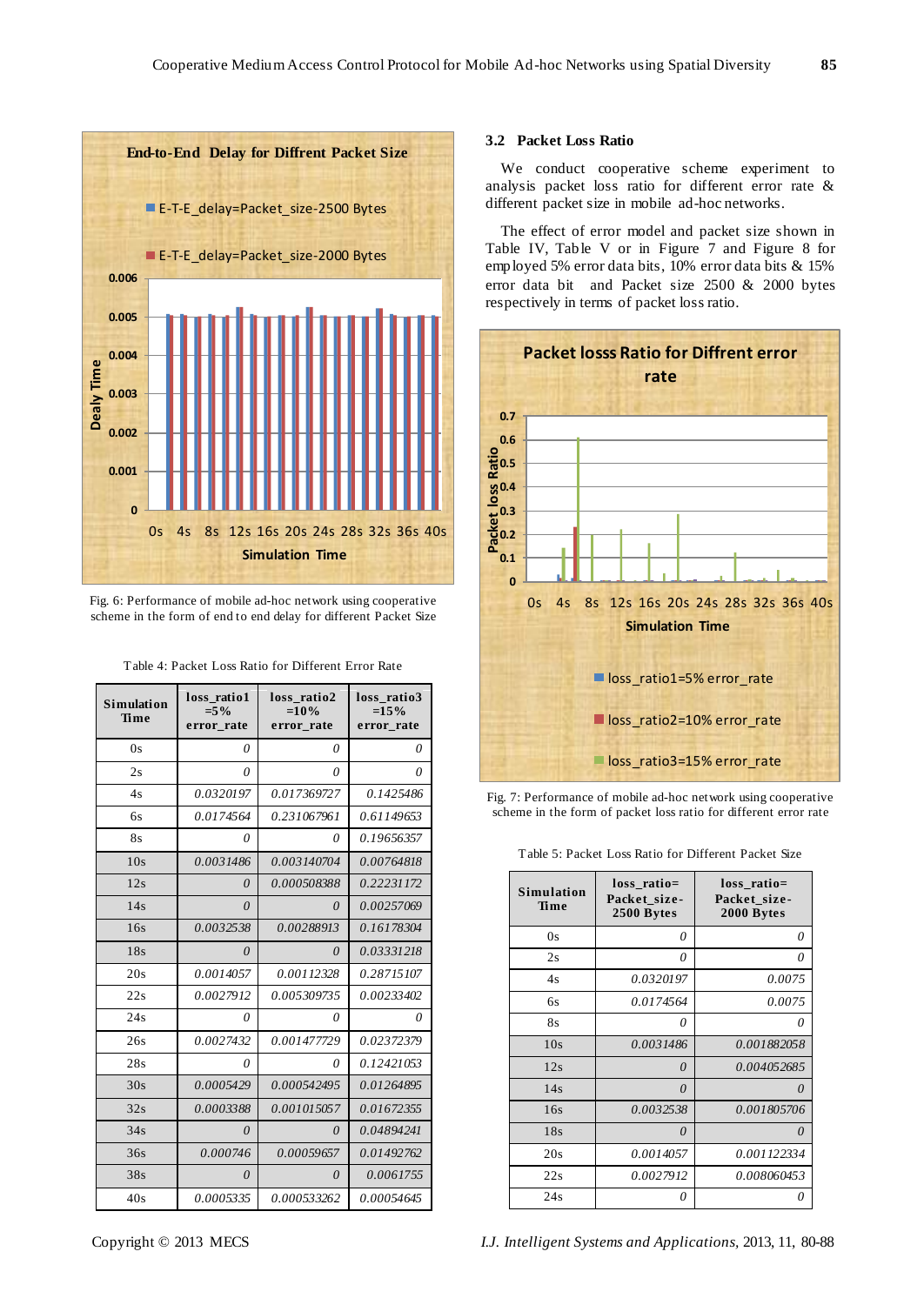| 0.000633179 | 0.0027432 | 26s |
|-------------|-----------|-----|
|             |           | 28s |
| 0.000542005 | 0.0005429 | 30s |
| 0.000338238 | 0.0003388 | 32s |
|             |           | 34s |
| 0.000893655 | 0.000746  | 36s |
|             |           | 38s |
| 0.000532765 | 0.0005335 | 40s |



Fig. 8: Performance of mobile ad-hoc network using cooperative scheme in the form of packet Loss ratio for different Packet Size

#### **3.3 Packets Deliver vs. Received Packets**

We conduct cooperative scheme experiment to analysis Packets Deliver vs. Received Packets for different packet size in mobile ad-hoc networks. The effect of packet size shown in Table VI or in Figure 9 for employed Packet size 2500 & 2000 bytes respectively in terms of Packets Deliver vs. Received Packets.

| <b>Simulation</b><br>Time | Received<br>Packets=<br>Packet size-<br>2500 Bytes | Received<br>packets=<br>Packet size-<br>2000 Bytes | <b>Expected</b><br>_packets |
|---------------------------|----------------------------------------------------|----------------------------------------------------|-----------------------------|
| 0s                        | $\overline{0}$                                     | $\overline{0}$                                     | $\theta$                    |
| 2s                        | 393                                                | 397                                                | 400                         |
| 4s                        | 788                                                | 794                                                | 800                         |
| 6s                        | 1188                                               | 1194                                               | 1200                        |
| <b>8s</b>                 | 1583                                               | 1591                                               | 1600                        |
| 10s                       | 1963                                               | 1966                                               | 1980                        |
| 12s                       | 2363                                               | 2366                                               | 2380                        |
| 14s                       | 2757                                               | 2764                                               | 2780                        |
| 16s                       | 3157                                               | 3164                                               | 3180                        |
| 18s                       | 3552                                               | 3560                                               | 3580                        |
| 20s                       | 3930                                               | 3938                                               | 3960                        |
| 22s                       | 4330                                               | 4338                                               | 4360                        |
| 24s                       | 4726                                               | 4735                                               | 4760                        |
| 26s                       | 5126                                               | 5135                                               | 5160                        |
| 28s                       | 5523                                               | 5532                                               | 5560                        |
| 30s                       | 5902                                               | 5911                                               | 5941                        |
| 32s                       | 6302                                               | 6311                                               | 6341                        |
| 34s                       | 6697                                               | 6708                                               | 6741                        |
| 36s                       | 7097                                               | 7108                                               | 7141                        |
| 38s                       | 7493                                               | 7504                                               | 7541                        |
| 40s                       | 7890                                               | 7902                                               | 7941                        |



Fig. 9: Performance of mobile ad-hoc network using cooperative scheme in the form of receive packet s for different packet size vs. expected packets

Table 6: Packets Deliver Vs Received Packets For Different Packet Size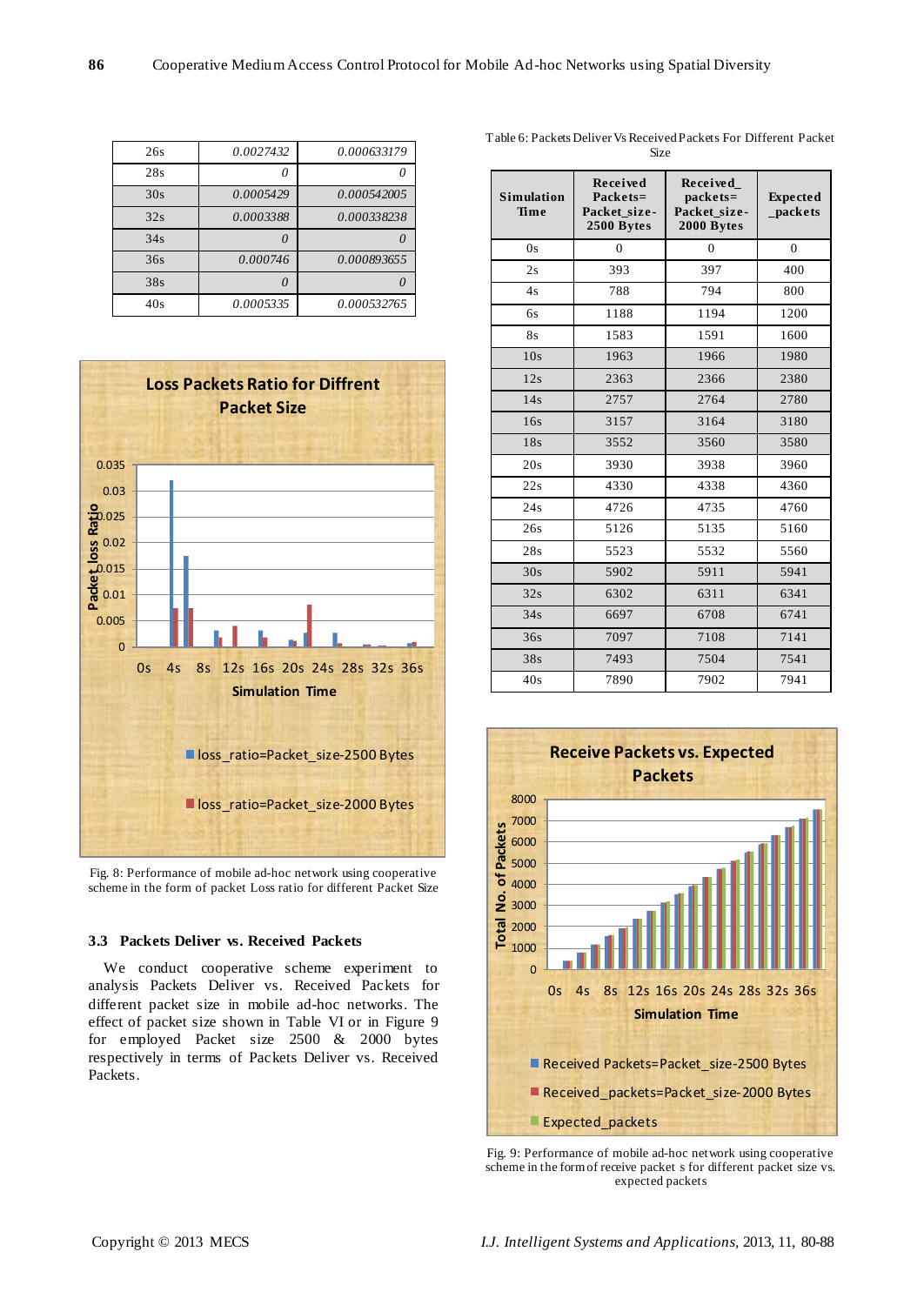#### **IV. Conclusion**

Spatial diversity implemented in Mobile Ad-hoc network using Cooperative scheme. Mobile ad-hoc network design and simulate using NS-2 simulator. Results are shown in numeric form (Tables) and graph. Results are given parameters in the form of end to end delay, packet loss ratio and packets delivers versus received packets. Performance analysis from simulation results are given in the tables, mobility of node not affected end to end delay and packet loss ratio even different error rate & different packet size shown in table II  $&$  III and tables IV  $&$  V respectively, also receive packet versus expected packets are superior in different packet size shown in table VI or figure9. Our simulation analysis taken, when direct link transmission failed, so with help of Spatial diversity using MAC layer protocol with cooperative scheme enhance the performance of mobile Ad-hoc network.

## **Reference**

- [1] Sathya Narayanan-Thanasis Korakis Pei Liu, Zhifeng Tao and Shivendra S. Panwar. ―CoopMAC: A coopera tive MAC for Wireless LANs." IEEE Journal on Selected Are as In Communications, 25(2):340–354, February 2007.
- [2] S. Moh, C. Yu, A Cooperative Diversity-Based Robust MAC Protocol in Wireless Ad Hoc Networks, IEEE Trans. Parallel and distributed system, vol. 22, no. 3, Mar. 2011, pp. 353-363.
- [3] A. Sendonaris, E. Erkip and B. Aa zhang, User cooperation diversity-part I: System description, IEEE Transactions on Communications, vol. 51, no. 11, Nov. 2003, pp. 1927-1938.
- [4] J. N. Laneman and G. W. Wornell, Distributed space–time coded protocols for exploiting cooperative diversity in wireless networks, IEEE Transactions on Information Theory, vol. 49, no. 10, Oct. 2003, pp. 2415-2525.
- [5] J. N. Laneman, D. N. C. Tse, and G.W.Wornell, Cooperative diversity in wireless networks: Efficient protocols and outage behavior, IEEE Transactions on Information Theory, vol. 51, no. 12, Dec. 2004, pp. 3062–3080.
- [6] H. Zhu and G. Cao, rDCF: A relay-enabled medium access control protocol for wireless ad hoc networks, Proc.of IEEE INFOCOM, vol. 1, Miami, USA, 2005, pp. 12-22.
- [7] R. Ahlswede, N. Cai, S. R. Li, and R. W. Yeung, Network Information Flow, IEEE Transactions on Information Theory, 2003, pp. 371-381
- [8] A. S. Ibrahim, Z. Han, and K. J. R. Liu, Distributed energy-efficient cooperative routing in wireless networks, IEEE Transactions on Communications, vol. 7, no. 10, Oct. 2008, pp. 3930–3941.
- [9] J. Jang, A study on a cooperative MAC protocol at ad hoc networks, KIMICS, vol. 13, no. 8, Aug. 2009, pp. 1561- 1570.
- [10] J. Jang, A study on a network coding enabled cooperative MAC protocol at ad hoc networks, KIMICS, vol. 13, no. 9, Sep. 2009, pp. 1819-1828.
- [11] S. Moh, C. Yu, A Cooperative Diversity-Based Robust MAC Protocol in Wireless Ad Hoc Networks, IEEE Trans. Parallel and distributed system, vol. 22, no. 3, Mar. 2011, pp. 353-363.
- [12] S. Vijay Bhanu,R. M. Chandrasekaran,"Voice Call Capacity Analysis and Enhancement of IEEE 802.11 WLAN" European Journal of Scientific Research ISSN 1450-216X Vol.76 No.2, 2012, pp.271-280
- [13] IEEE Std. 802.11-1999, Part 11: Wireless LAN Medium Access Control (MAC) and Physical Layer (PHY) specifications, 1999.
- [14] IEEE Std. 802.11b-1999, Part 11: Wireless LAN Medium Access control (MAC) and Physical Layer (PHY) specifications: High-Speed Physical Layer Extension in the 2.4GHz Band, 1999.
- [15] Y. Yuan, B. Zheng, W. Lin and C. Dai, An opportunistic cooperative mac protocol based on cross-layer design, 2007 International Symposium on Intelligent Signal Processing and Communications Systems, ISPACS 2007 Proceedings, 2008, pp. 714-717.
- [16] A. Azgin, Y. Altunbasak, and G. AlRegib, Cooperative MAC and Routing Protocols for Wireless Ad Hoc Networks, Proc. of IEEE GLOBECOM, 2005, pp. 2854-2859.
- [17] P. Liu, Z. Tao, and S. Panwar, A cooperative MAC protocol for wireless local area networks, Proc. of IEEE ICC, vol. 5, Seoul, Korea, 2005, pp. 2962- 2968.
- [18] N. Li, N. Cheng, Y. Cai and X. Xu, Performance Analysis of a Cooperative MAC Based on Opportunistic Relaying for Ad Hoc Networks, 2010 International Conference on Wireless Communications and Signal Processing, Oct. 2010, pp. 1-6.
- [19] Bletsas A., Khisti A., Reed D. P., A simple distributed method for relay selection in cooperative diversity wireless networks, based on reciprocity and channel measurements, IEEE 61st Vehicular Technology Conference, VTC 2005- Spring, vol. 3, Dec. 2005, pp. 1484-1488.
- [20] T. Korakis, Z. Tao, Y. Slutskiy and S. Panwar, A Cooperative MAC protocol for Ad Hoc Wireless Networks, Fifth Annual IEEE International Conference on Pervasive Computing and Communications Workshops, May 2007, pp. 532- 536.